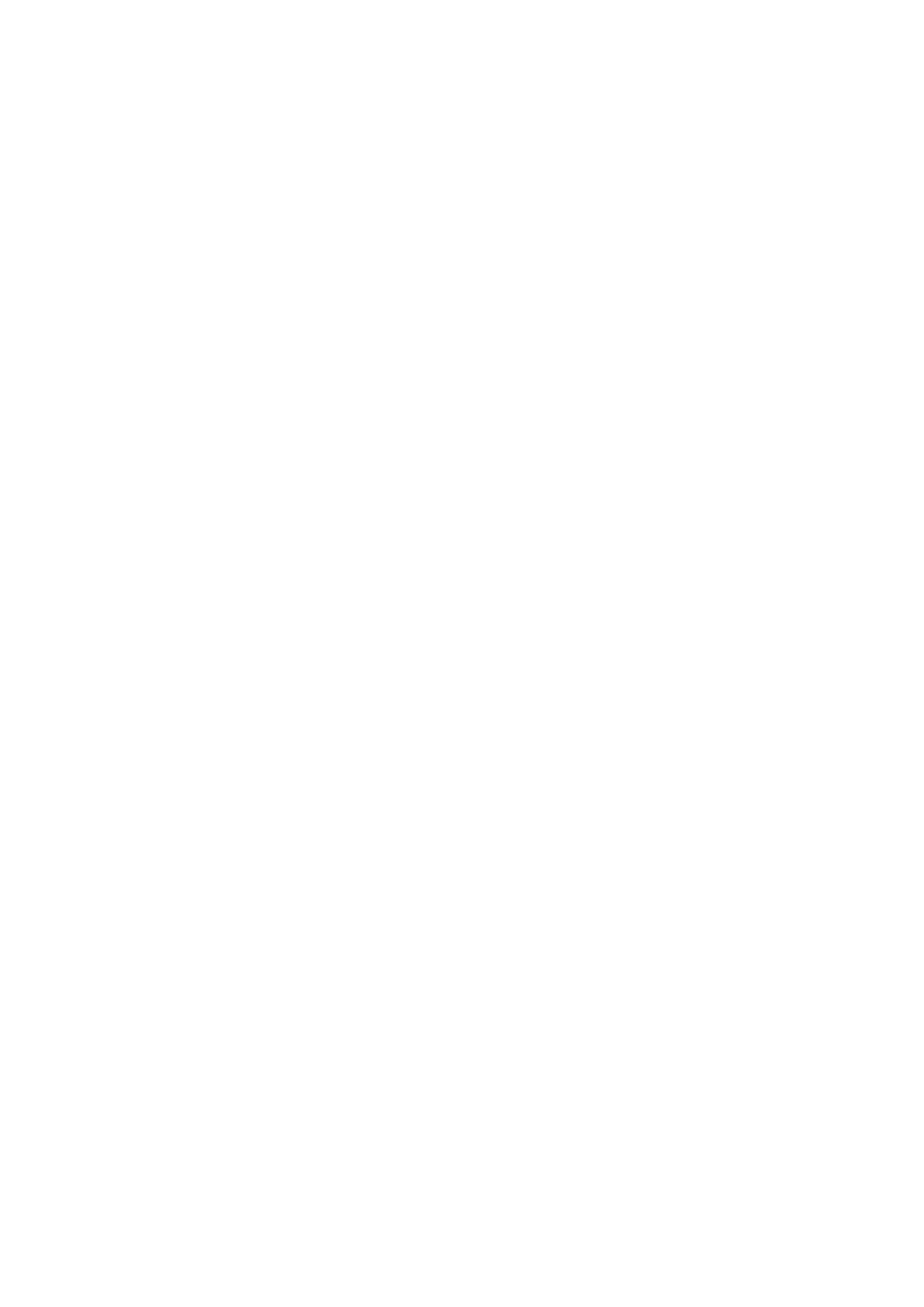#### **In the case ofHode and Abdi v. the United Kingdom,**

The European Court of Human Rights (Fourth Section), sitting as a Chamber composed of:

LechGarlicki, *President,* David ThórBjörgvinsson, NicolasBratza, PäiviHirvelä, GeorgeNicolaou, LediBianku, Vincent A. De Gaetano, *judges,* andFatoş Aracı, *Deputy Section Registrar,*

Having deliberated in private on 16 October 2012,

Delivers the following judgment, which was adopted on that date:

## PROCEDURE

1. The case originated in an application (no. 22341/09) against the United Kingdom of Great Britain and Northern Ireland lodged with the Court under Article 34 of the Convention for the Protection of Human Rights and Fundamental Freedoms ("the Convention") by a Somali national, Mr Ilyas Elmi Hode, and a Djibouti national, Ms Hawa Aden Abdi ("the applicants"), on 25 March 2009.

2. The applicants were represented by Mr I. Thrilling of Harehills & Chapeltown Law Centre, a charitable organisation based in Leeds. The United Kingdom Government ("the Government") were represented by their Agent, Ms J. Neenan of the Foreign and Commonwealth Office.

3. On 2 June 2009the application was communicated to the Government. It was also decided to rule on the admissibility and merits of the application at the same time (Article 29 § 1).

## THE FACTS

## I. THE CIRCUMSTANCES OF THE CASE

4. The first applicant was born on 13 February 1980 and currently lives in Leeds. The second applicant was born on 15 January 1990 and currently lives in Djibouti.

5. The first applicant arrived in the United Kingdom on 18 February 2004. He claimed asylum and that claim was accepted in March 2006. Prior to 30 August 2005, successful asylum seekers were granted Indefinite Leave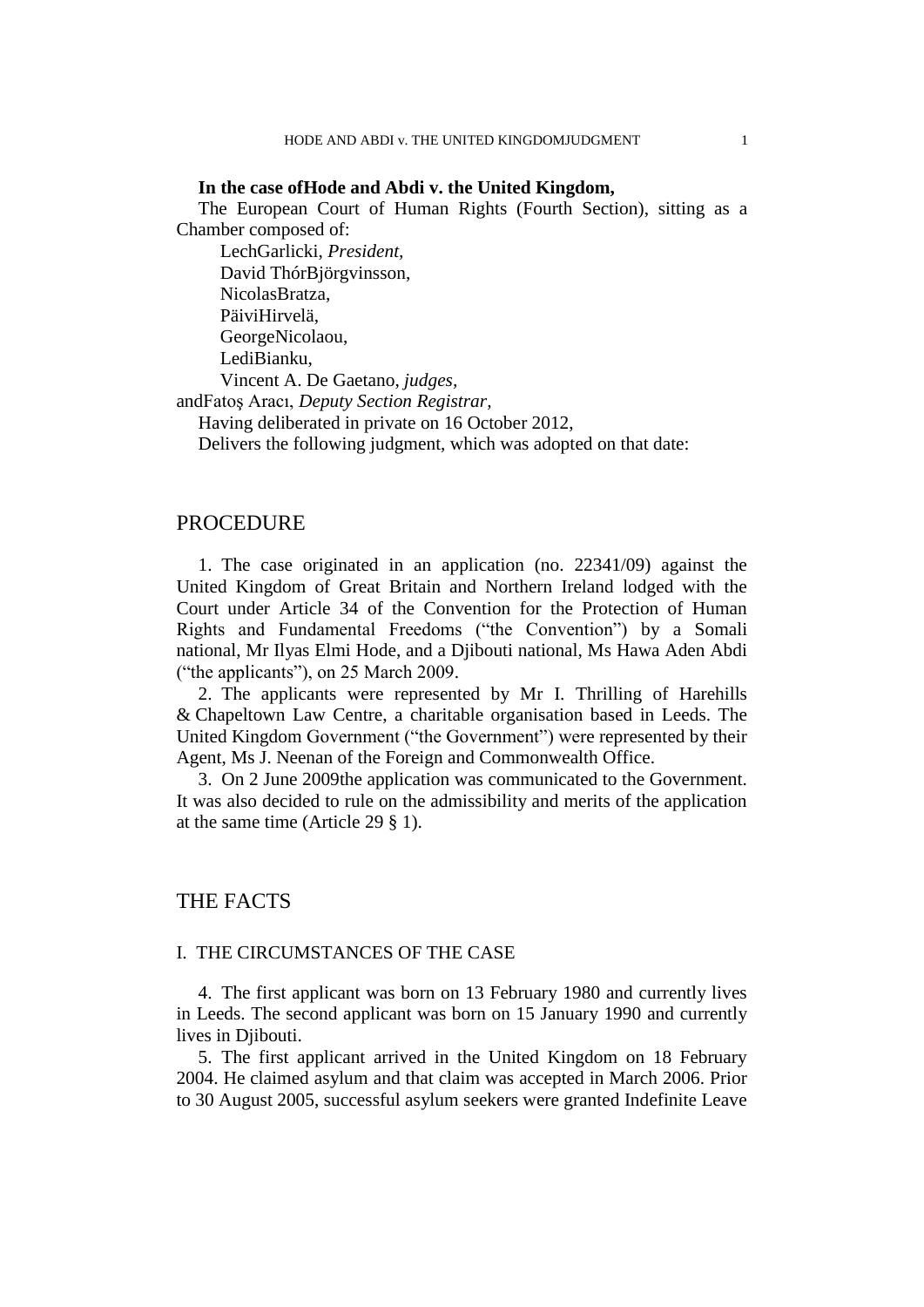to Remain in the United Kingdom along with refugee status. However, after 30 August 2005 the Immigration Rules were amended and refugees were granted an initial period of 5 years' Leave to Remain, following which they could apply for Indefinite Leave to Remain. Consequently, the first applicant was granted five years' leave to remain in the United Kingdom, to expire on 16 March 2011. At the same time, he was provided with a Refugee Convention Travel Document ("CTD"), also to expire on 16 March 2011.

6. In June 2006 the first applicant was introduced to the second applicant through a friend. In February 2007 he travelled to Djibouti to meet her and they married on 5 April 2007. They lived together in Djibouti until the first applicant returned to the United Kingdom on 15 May 2007.

7. The second applicant applied for a visa to join the first applicant in the United Kingdom. Although the first applicant was a refugee, the applicants did not qualify for "family reunion" under the Immigration RulesHC 395 (as amended) ("the Immigration Rules") because paragraph 352A of the Immigration Rules only applied to spouses who formed part of the refugee's family unit before he or she left the country of permanent residence. The second applicant therefore applied for leave to enter the United Kingdom under paragraph 281 of the Immigration Rules, as the spouse of a person present and settled in the United Kingdom.

8. On 18 November 2007 the Entry Clearance Officer refused the application on the ground that the first applicant, having only been granted five years' Leave to Remain, was not a person present and settled in the United Kingdomfor the purposes of paragraph 281.

9. On 17 February 2008 the second applicant gave birth to a son. The first applicant was named as the father on the birth certificate.

10. The second applicant appealed against the decision to refuse her application for leave to enter. The Immigration Judge accepted that the applicants were married and that the first applicant had sufficient funds to accommodate and maintain his wife and child. He also accepted that the refusal of entry clearance engaged the rights of both applicants under Article 8 of the Convention. He dismissed the appeal, however, holding that the refusal of entry clearance would not interfere disproportionately with the second applicant's rights under Article 8 of the Convention. In particular, he noted that she had never enjoyed her family life in the United Kingdom and there were no obstacles to prevent the first applicant from living in Djibouti other than that he could not speak French and would be unlikely to secure employment there.

11. The second applicant applied for reconsideration of the decision. In a decision dated 28 August 2008, the Asylum and Immigration Tribunal refused to order reconsideration. On 24 October 2008 the Administrative Court also dismissed the application for reconsideration.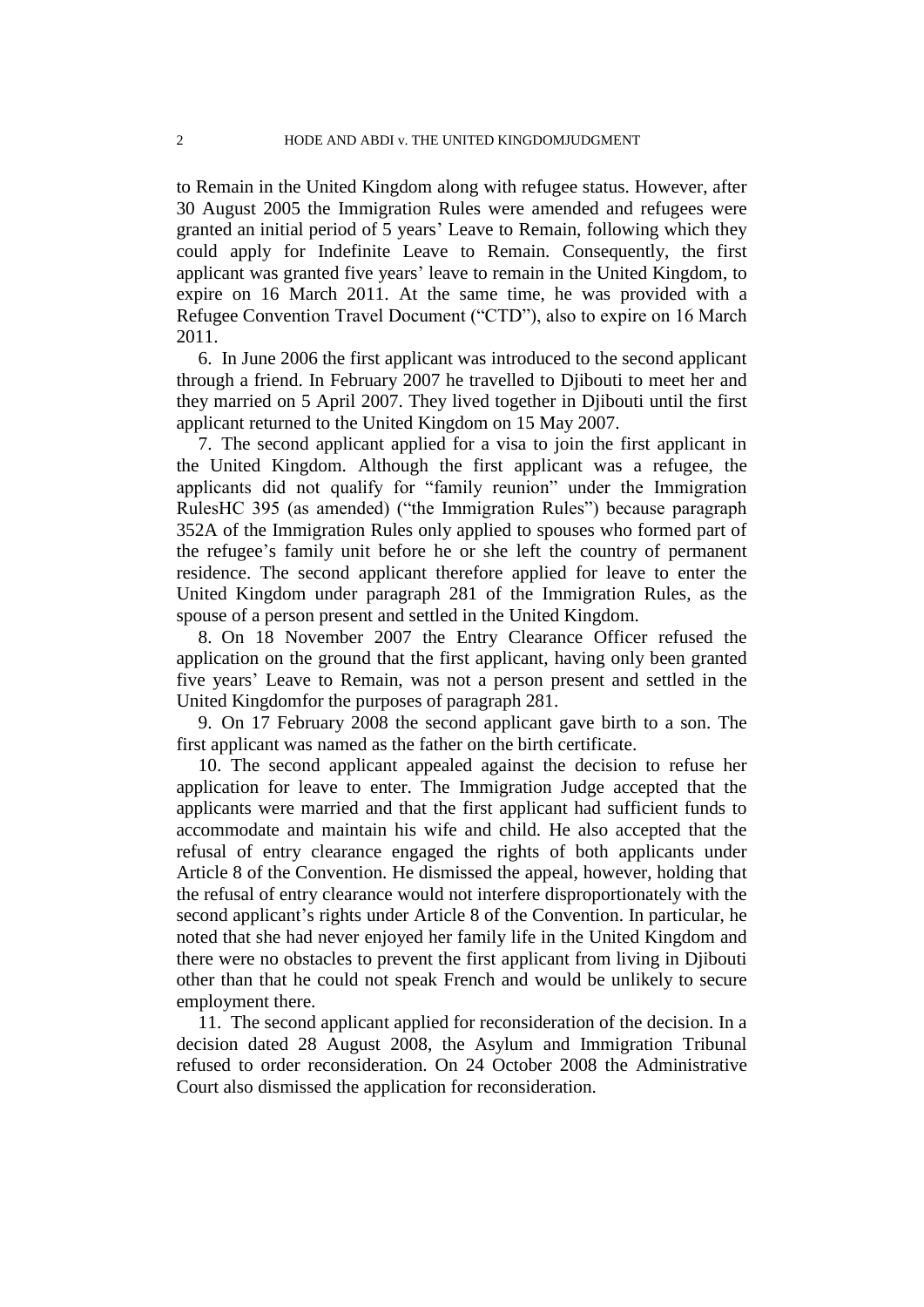12. The first applicant's leave to remain in the United Kingdom expired on 16 March 2011. He was subsequently granted Indefinite Leave to Remain.

13. In April 2011 the Immigration Rules were amended to permit refugees to be joined in the United Kingdom by post-flight spouses during their initial period of leave to remain, provided certain other conditions were met.

14. The second applicant has not re-applied for leave to enter the United Kingdom as the spouse of the first applicant.

15. The second applicant gave birth to the applicants' second child on 17 July 2011.

## II. RELEVANT DOMESTIC LAW AND PRACTICE

#### **A. Leave to enter for spouses**

#### *1. The Immigration Rules HC 395 (as amended)*

16. At the relevant time paragraph 352A of the Immigration Rules contained the requirements for family reunion for refugees. It provided that:

"The requirements to be met by a person seeking leave to enter or remain in the United Kingdom as the spouse or civil partner of a refugee are that:

(i) the applicant is married to or the civil partner of a person granted asylum in the United Kingdom ; and

(ii) the marriage or civil partnership did not take place after the person granted asylum left the country of his former habitual residence in order to seek asylum; and

(iii) the applicant would not be excluded from protection by virtue of article 1F of the United Nations Convention and Protocol relating to the Status of Refugees if he were to seek asylum in his own right; and

(iv) each of the parties intends to live permanently with the other as his or her spouse or civil partner and the marriage is subsisting; and

(v) if seeking leave to enter, the applicant holds a valid United Kingdom entry clearance for entry in this capacity."

17. Consequently, at the relevant time a refugee could only be joined in the United Kingdom by a spouse pursuant to paragraph 352A if the marriage took place before leaving the country of formal habitual residence.

18. In April 2011 the Government introduced paragraph 319L of the Immigration Rules, which made family reunion available to post-flight family members of refugees. It provided that:

"319L. The requirements to be met by a person seeking leave to enter the United Kingdom as the spouse or civil partner of a person with limited leave to enter or remain in the United Kingdom as a refugee or beneficiary of humanitarian protection, are that: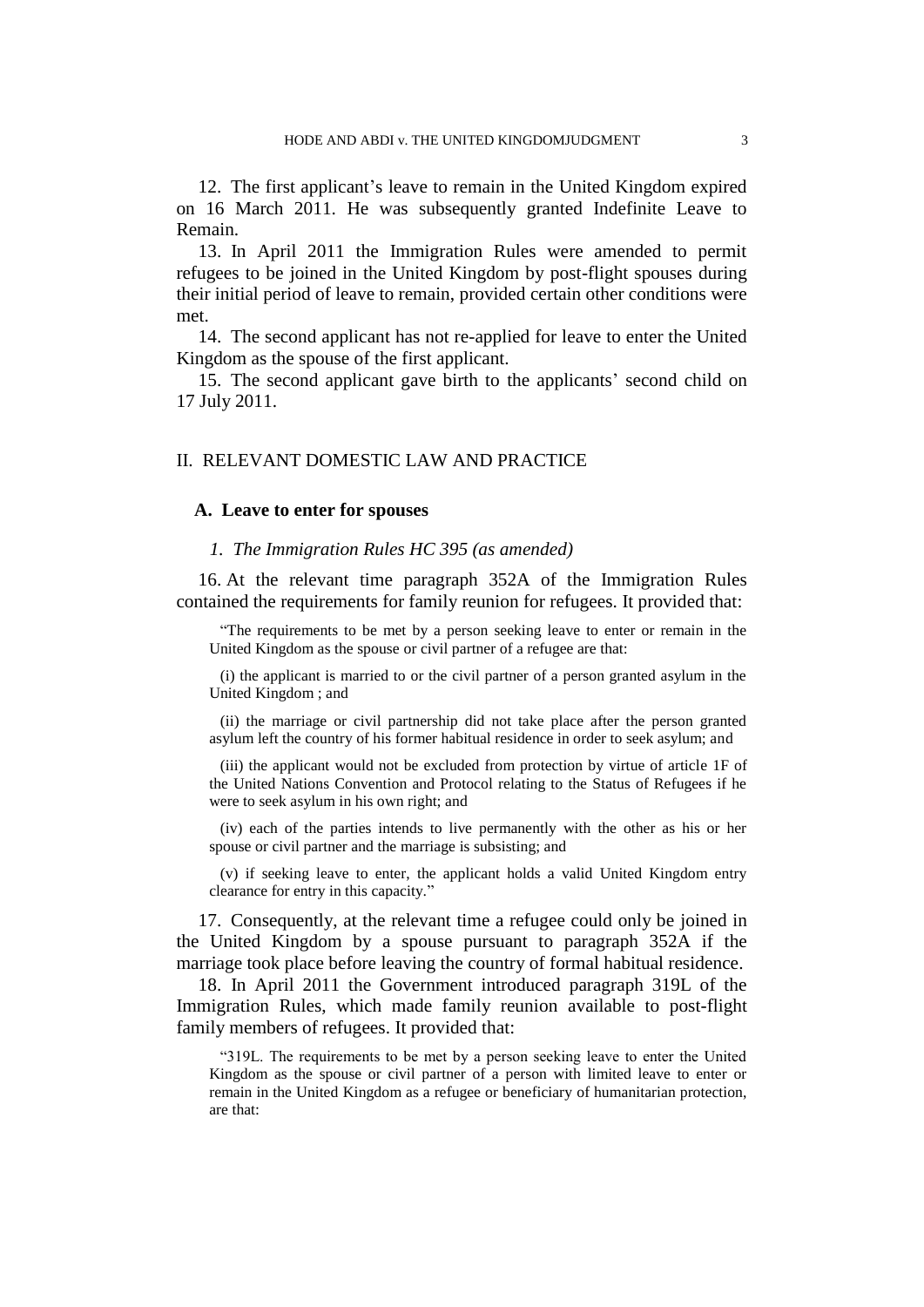(i) (a) the applicant is married to or the civil partner of a person who has limited leave to enter or remain in the United Kingdom as a refugee or beneficiary of humanitarian protection granted such status under the immigration rules and the parties are married or have formed a civil partnership after the person granted asylum or humanitarian protection left the country of his former habitual residence in order to seek asylum or humanitarian protection; and

(b) the applicant provides an original English language test certificate in speaking and listening from an English language test provider approved by the Secretary of State for these purposes, which clearly shows the applicant's name and the qualification obtained (which must meet or exceed level A1 of the Common European Framework of Reference) unless:

(i) the applicant is aged 65 or over at the date he makes his application; or

(ii) the Secretary of State or Entry Clearance Officer considers that the applicant has a physical or mental condition that would prevent him from meeting the requirement; or

(iii) the Secretary of State or entry Clearance officer considers there are exceptional compassionate circumstances that would prevent the applicant from meeting the requirement; or

(iv) the applicant is a national of one of the following countries: Antigua and Barbuda; Australia; the Bahamas; Barbados; Belize; Canada; Dominica; Grenada; Guyana; Jamaica; New Zealand; St Kitts and Nevis; St Lucia; St Vincent and the Grenadines; Trinidad and Tobago; USA; or

(v) the applicant has obtained an academic qualification(not a professional or vocational qualification), which is deemed by UK NARIC to meet the recognised standard of a Bachelor's or Masters degree or PhD in the UK, from an educational establishment in one of the following countries: Antigua and Barbuda; Australia; The Bahamas; Barbados; Belize; Dominica; Grenada; Guyana; Ireland; Jamaica; New Zealand; St Kitts and Nevis; St Lucia; St Vincent and The Grenadines; Trinidad and Tobago; the UK; the USA; and provides the specified documents; or

(vi) the applicant has obtained an academic qualification (not a professional or vocational qualification) which is deemed by UK NARIC to meet the recognised standard of a Bachelor's or Masters degree or PhD in the UK, and

(1) provides the specified evidence to show he has the qualification, and

(2) UK NARIC has confirmed that the degree was taught or researched in English, or

(vii) has obtained an academic qualification (not a professional or vocational qualification) which is deemed by UK NARIC to meet the recognised standard of a Bachelor's or Masters degree or PhD in the UK, and provides the specified evidence to show:

(1) he has the qualification, and

(2) that the qualification was taught or researched in English; and

(ii) the parties to the marriage or civil partnership have met; and

(iii) each of the parties intends to live permanently with the other as his or her spouse or civil partner and the marriage or civil partnership is subsisting; and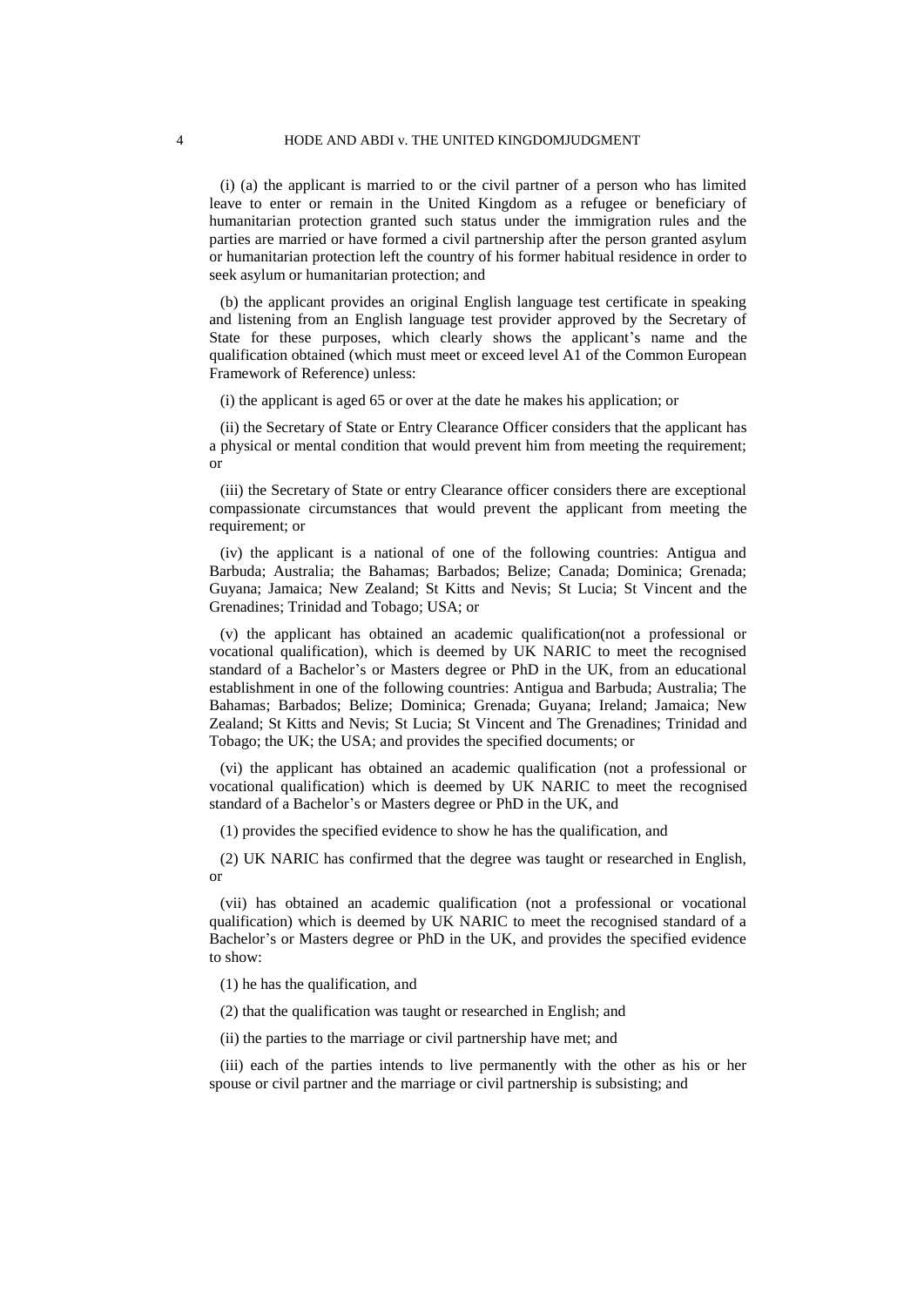(iv) there will be adequate accommodation for the parties and any dependants without recourse to public funds in accommodation which they own or occupy exclusively; and

(v) the parties will be able to maintain themselves and any dependants adequately without recourse to public funds; and

(vi) the applicant holds a valid United Kingdom entry clearance for entry in this capacity."

19. Paragraph 281 of the Immigration Rules is a general provision enabling persons present and settled in the United Kingdom to be joined by a spouse or civil partner if certain conditions are met. It provided that:

"The requirements to be met by a person seeking leave to enter the United Kingdom with a view to settlement as the spouse or civil partner of a person present and settled in the United Kingdom or who is on the same occasion being admitted for settlement are that:

(i) (a) the applicant is married to or the civil partner of a person present and settled in the United Kingdom or who is on the same occasion being admitted for settlement; or

(b)(i) the applicant is married to or the civil partner of a person who has a right of abode in the United Kingdom or indefinite leave to enter or remain in the United Kingdom and is on the same occasion seeking admission to the United Kingdom for the purposes of settlement and the parties were married or formed a civil partnership at least 4 years ago, since which time they have been living together outside the United Kingdom; and

(b)(ii) the applicant has sufficient knowledge of the English language and sufficient knowledge about life in the United Kingdom, unless he is under the age of 18 or aged 65 or over at the time he makes his application; and

(ii) the parties to the marriage or civil partnership have met; and

(iii) each of the parties intends to live permanently with the other as his or her spouse or civil partner and the marriage or civil partnership is subsisting; and

(iv) there will be adequate accommodation for the parties and any dependants without recourse to public funds in accommodation which they own or occupy exclusively; and

(v) the parties will be able to maintain themselves and any dependants adequately without recourse to public funds; and

(vi) the applicant holds a valid United Kingdom entry clearance for entry in this capacity."

20. Prior to 30 August 2005, successful asylum seekers were given Indefinite Leave to Remain alongside refugee status. As they were "persons present and settled in the United Kingdom", post-flight spouses could join themprovided the other requirements set down in paragraph 281 of the Immigration Rules were met. After 30 August 2005 the rules were changed and refugees were instead granted an initial period of five years' leave to remain, although they could subsequently be granted Indefinite Leave to Remain. As a consequence of the change of the rules, for the first five years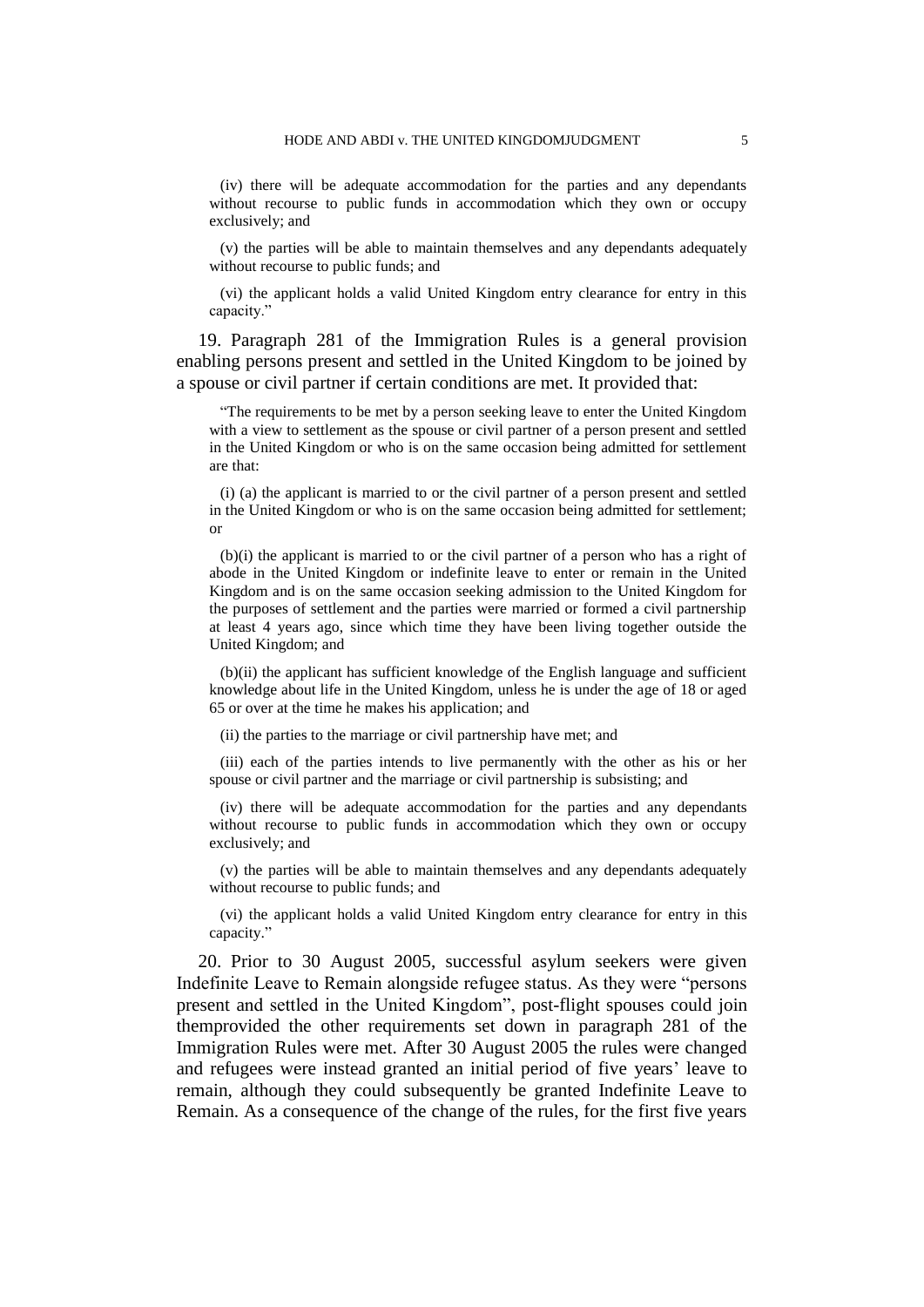refugees were not "persons present and settled in the United Kingdom" and could not be joined by a post-flight spouse during this period even if all the other requirements of paragraph 281 were met.

21. Under the Immigration Rules the spouses of other categories of person granted limited leave to enter the United Kingdomcould accompany or join their spouse without any requirement that the marriage took place in the country of former habitual residence. Paragraph 76 of the Immigration Rules contained the requirements for entry to the United Kingdom as the spouse of a student or prospective student. It provided that:

"The requirements to be met by a person seeking leave to enter or remain in the United Kingdom as the spouse or civil partner of a student or a prospective student are that:

(i) the applicant is married to or the civil partner of a person admitted to or allowed to remain in the United Kingdom under paragraphs 57-75 or 82-87F; and

(ii) each of the parties intends to live with the other as his or her spouse or civil partner during the applicant's stay and the marriage or the civil partnership is subsisting; and

(iii) there will be adequate accommodation for the parties and any dependants without recourse to public funds; and

(iv) the parties will be able to maintain themselves and any dependants adequately without recourse to public funds; and

(v) the applicant does not intend to take employment except as permitted under paragraph 77 below; and

(vi) the applicant intends to leave the United Kingdom at the end of any period of leave granted to him."

22. Similarly, paragraph 194 of the Immigration Rules contained the requirements for entry to the United Kingdom of a person with leave to remain for the purpose of obtaining employment. It provided that:

"The requirements to be met by a person seeking leave to enter the United Kingdom as the spouse or civil partner of a person with limited leave to enter or remain in the United Kingdom under paragraphs 128-193 (but not paragraphs 135I-135K) are that:

(i) the applicant is married to or a civil partner of a person with limited leave to enter the United Kingdom under paragraphs 128-193 (but not paragraphs 135I-135K); and

(ii) each of the parties intends to live with the other as his or her spouse or civil partner during the applicant's stay and the marriage or civil partnership is subsisting; and

(iii) there will be adequate accommodation for the parties and any dependants without recourse to public funds in accommodation which they own or occupy exclusively; and

(iv) the parties will be able to maintain themselves and any dependants adequately without recourse to public funds; and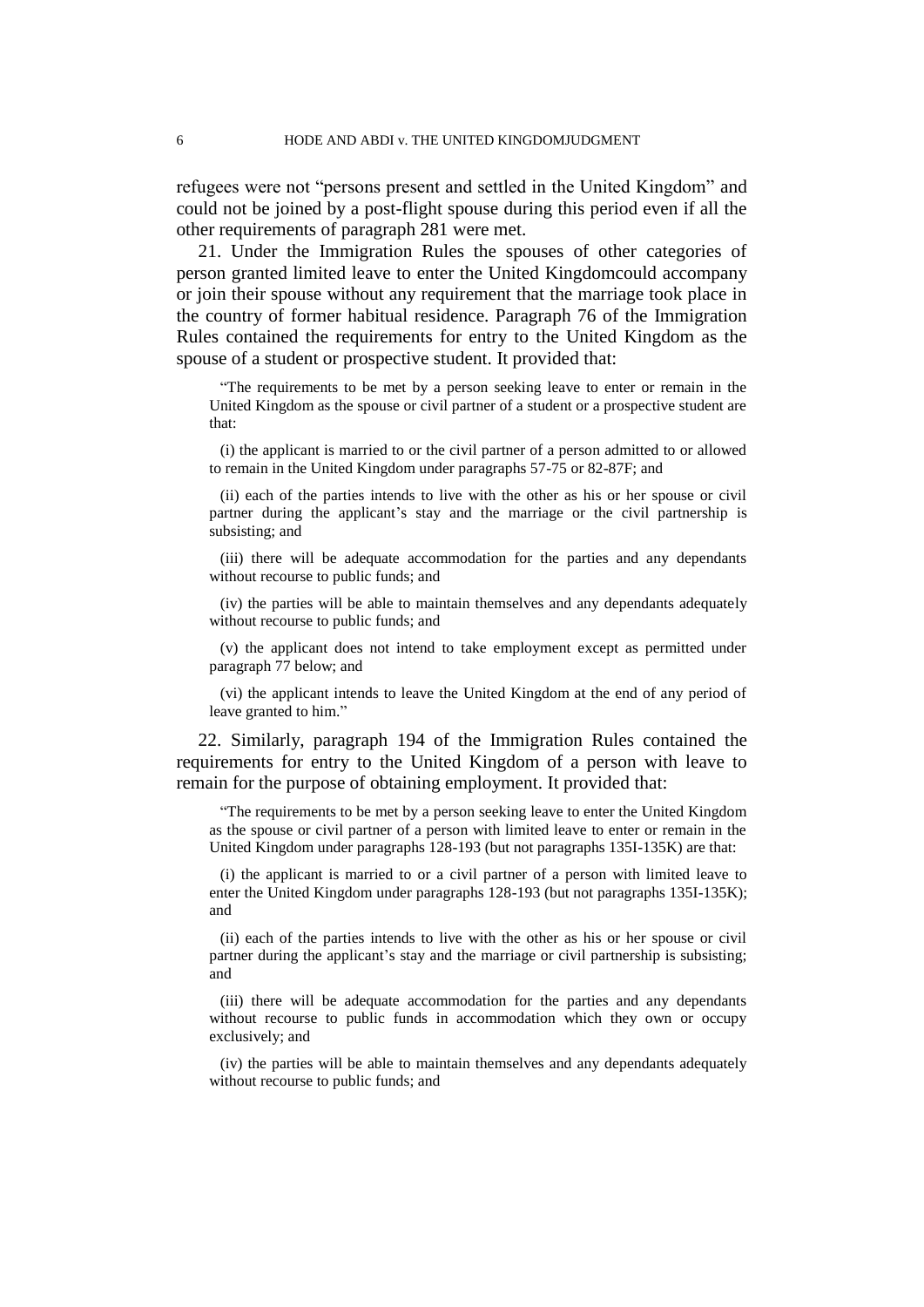(v) the applicant does not intend to stay in the United Kingdom beyond any period of leave granted to his spouse; and

(vi) the applicant holds a valid United Kingdom entry clearance for entry in this capacity."

#### *2. Decisions of the domestic courts and tribunals*

23. In 2009 the case of *A (Afghanistan) v. the Secretary of State for the Home Department* [2009] EWCA Civ 825 came before the Court of Appeal. The appellant, an Afghani national resident in Pakistan, was refused leave to join her husband, a refugee, in the United Kingdom because the marriage had taken place after he left his country of permanent residence. At the time of the application the appellant was heavily pregnant and there was evidence to suggest that her husband could not live in Pakistan. An Immigration Judge dismissed her appeal, which then went before the Asylum and Immigration Tribunal for reconsideration. The Tribunal was unable to identify any public interest being served by the omission from the Immigration Rules of any provision for a refugee to bring a post-flight spouse to the country. However, it held that Article 8 could not be used to plug *lacunae* in the Immigration Rules and, on the facts of the case, it was not engaged.

24. On appeal, the Court of Appeal had no doubt that the interference with family life which would result from not allowing a husband and his heavily pregnant wife in a genuine and subsisting marriage to cohabit had consequences of such gravity as potentially to engage the operation of Article 8. It therefore fell to the Court of Appeal to consider whether or not there was a public interest in refusing to grant the appellant leave to enter. As the Government had submitted its skeleton argument on the public interest point at a late stage, the court held that it was estopped from re-opening the issue. Although it went on to allow the appellant's appeal against the refusal of entry clearance, it clearly stated that its decision could be of no authority if and when the issue arose again.

25. The following year the Upper Tribunal (Immigration and Asylum Chamber) had to consider the same question in *FH (Post-flight spouses) Iran* [2010] UKUT 275. The appellant was an Iranian national resident in Iran who was refused leave to join her husband, also an Iranian national, who had been granted refugee status in the United Kingdom. It was not suggested that there was any other country where the appellant and sponsor could live together as husband and wife. An Immigration Judge refused her appeal. The Upper Tribunal allowed her appeal. It noted that with regard to the admission of post-flight spouses, refugees in the United Kingdom were in a particularly disadvantageous position compared to students, persons working in the United Kingdom, businessmen, artists and ministers of religion and so on. In particular, the Tribunal stated that: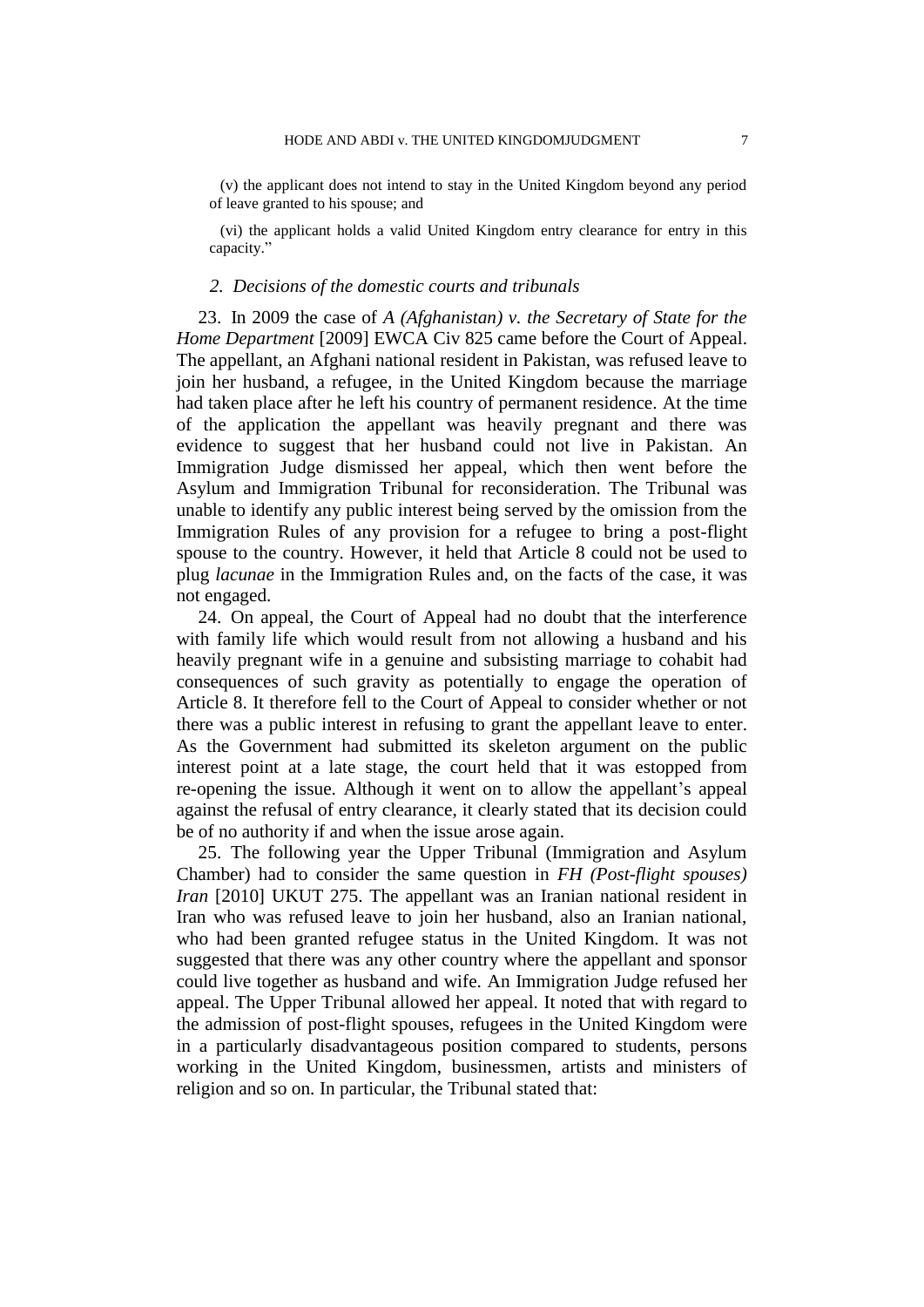"...the appellant's situation is by no means an unusual one, and it arises from provisions of the Rules for which there appears to be no justification. Unless there is some justification, of which we have not been made aware, of the Rules' treatment of post-flight spouses, we think that the Secretary of State ought to give urgent attention to amending the Rules, by extending either paragraph 281 or, (perhaps preferably) paragraph 194, so as to extend to the spouses of those with limited leave to remain as refugees. In the meantime, it seems to us that although a decision based on Article 8 does have to be an individual one in each case, it is most unlikely that the Secretary of State or an Entry Clearance Officer will be able to establish that it is proportionate to exclude from the United Kingdom the post-flight spouse of a refugee where the applicant meets all the requirements of paragraph 281 save that relating to settlement."

## **B. Movement of refugees following grant of asylum**

26. Paragraph 20 of the Immigration Rules provided that:

"The leave of a person whose stay in the United Kingdom is subject to a time limit lapses on his going to a country or territory outside the common travel area if the leave was given for a period of six months or less or conferred by a visit visa. In other cases, leave lapses on the holder remaining outside the United Kingdom for a continuous period of more than two years. A person whose leave has lapsed and who returns after a temporary absence abroad within the period of this earlier leave has no claim to admission as a returning resident. His application to re-enter the United Kingdom should be considered in the light of all the relevant circumstances. The same time limit and any conditions attached will normally be reimposed if he meets the requirements of these Rules, unless he is seeking admission in a different capacity from the one in which he was last given leave to enter or remain."

27. Paragraphs 11 and 13 (1) of the Schedule to the Refugee Convention provided that:

"When a refugee has lawfully taken up residence in the territory of another ContractingState, the responsibility for the issue of a new document, under the terms and conditions of article 28, shall be that of the competent authority of that territory, to which the refugee shall be entitled to apply.

...

Each ContractingState undertakes that the holder of a travel document issued by it in accordance with article 28 of this Convention shall be readmitted to its territory at any time during the period of its validity."

## THE LAW

28. The applicants complained of a violation of Article 8 read alone and together with Article 14 of the Convention. Article 8 reads as follows:

"1. Everyone has the right to respect for his private and family life, his home and his correspondence.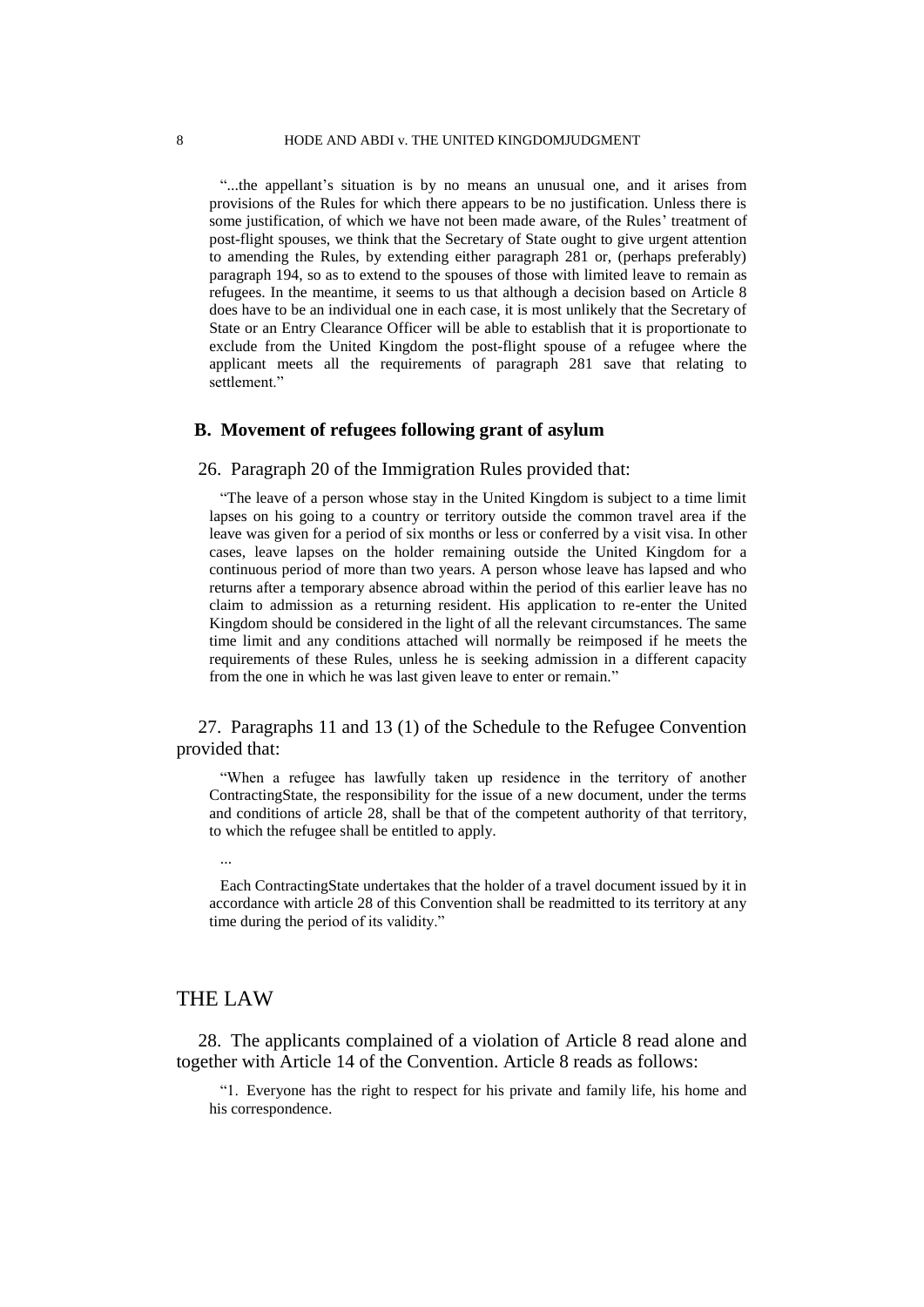2. There shall be no interference by a public authority with the exercise of this right except such as is in accordance with the law and is necessary in a democratic society in the interests of national security, public safety or the economic well-being of the country, for the prevention of disorder or crime, for the protection of health or morals, or for the protection of the rights and freedoms of others."

Article 14 of the Convention reads as follows:

"The enjoyment of the rights and freedoms set forth in [the] Convention shall be secured without discrimination on any ground such as sex, race, colour, language, religion, political or other opinion, national or social origin, association with a national minority, property, birth or other status."

#### I. ADMISSIBILITY

29. The Government submitted that the applicants' complaints were manifestly ill-founded within the meaning of Article 35 § 3(a) of the Convention. The Court, however,finds that the applicants'complaintsare not manifestly ill-founded within the meaning of Article 35 § 3(a), nor are theyinadmissible on any other grounds. They must therefore be declared admissible.

#### II. MERITS

## **A. Alleged violation of Article 14 of the Convention read together with Article 8**

## *1. The applicants' submissions*

30. The applicants submitted that they were treated differently in respect of their enjoyment of their rights under Article 8 of the Convention from other persons – and the spouses of those persons – with temporary leave to remain in the United Kingdom. In particular, they relied on the example of students and workers, both of whom had been entitled to be joined in the United Kingdom by their spouses, regardless of whether the marriage took place before or after they were granted leave to remain.

31. The applicants submitted that refugees had been in an analogous position to students and workers because in each case the person had established an entitlement to temporary residence in the United Kingdom, and that the difference in treatment between refugees, on the one hand, and students and workers, on the other, could not be objectively and reasonably justified.

32. The applicants also submitted that they had been treated differently, without objective and reasonable justification, from refugees – and the spouses of refugees – who were married at the date of flight.

33. The applicants relied on the domestic decisions of *A (Afghanistan) v. Secretary of State for the Home Department* [2009] EWCA Civ 825 and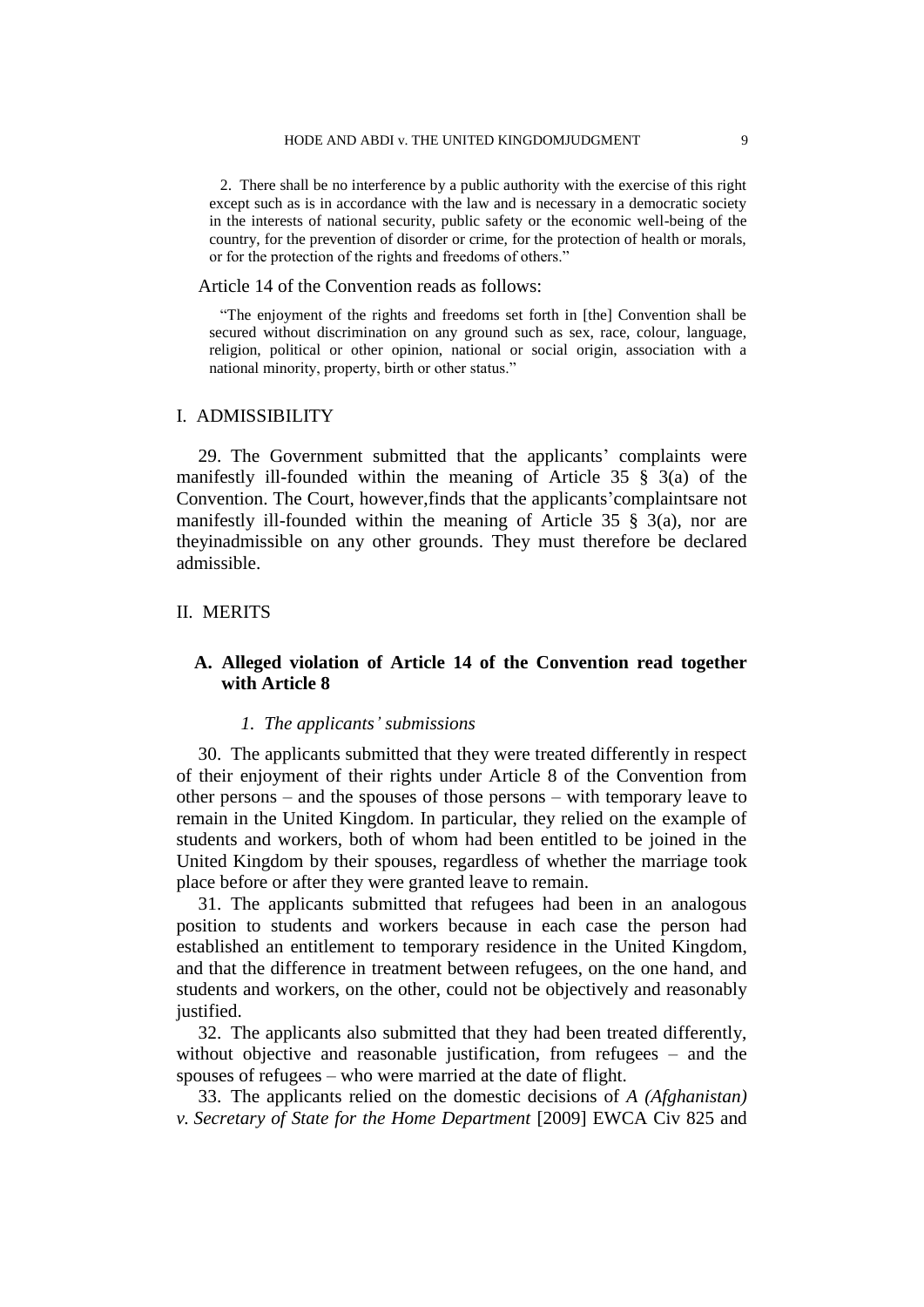*FH (Post-flight spouses) Iran* [2010] UKUT 275 (IAC), in which both the Court of Appeal and the Upper Tribunal (Asylum and Immigration) appeared to find no public interest justification for distinguishing between pre- and post-flight spouses, especially when students and workers were entitled to be joined by their spouses regardless of when the marriage took place.

## *2. The Government's submissions*

34. The Government submitted that the decision to refuse the second applicant entry clearance did not violate Article 14 of the Convention read in conjunction with Article 8.

35. The Government argued that it was not appropriate to compare the applicants' situation with that of a student or worker and spouse because paragraph 277 of the Immigration Rules provided that the rules relating to spouses of students and workers did not apply to spouses under the age of 18. As the second applicant was 17 at the date her application for entry clearance was first refused, the outcome would not have been different had the first applicant been a student or worker rather than a refugee.

36. In any case, the Government contended that refugees had not been in an analogous situation to students and workers. The United Kingdom faced international competition to attract students and workers. It therefore sought to encourage applications and one incentive it offered to prospective applicants was the assurance that they could be joined by their spouse, regardless of whether or not they were married when they first came to the United Kingdom. On the other hand, although the Government were committed to honouring their international obligations with respect to refugees, they had not sought to encourage refugees and asylum seekers to choose to travel to the United Kingdom by offering additional incentives.

37. Even if a refugee who married after leaving the country of his former habitual residence could have been considered to have been in an analogous position to a student or worker, the Government submitted that the difference in the Immigration Rules had pursued a legitimate aim. Of particular significance in this regard was the fact that the international obligations reflected in the Immigration Rules themselves distinguished between the rights of family members who were part of the family unit in the country of origin and other family members. The United Kingdom argued that it had been entitled to reflect and maintain that distinction while at the same time providing an incentive to other applicants to choose to study or work in the United Kingdom.

38. The Government submitted that the cases of*A (Afghanistan) v. Secretary of State for the Home Department* [2009] EWCA Civ 825 and *FH (Post-flight spouses) Iran* [2010] UKUT 275 (IAC) offered no support to the applicants. In both cases, there was no safe third country in which the applicants and their spouses could have lived together on a long-term basis.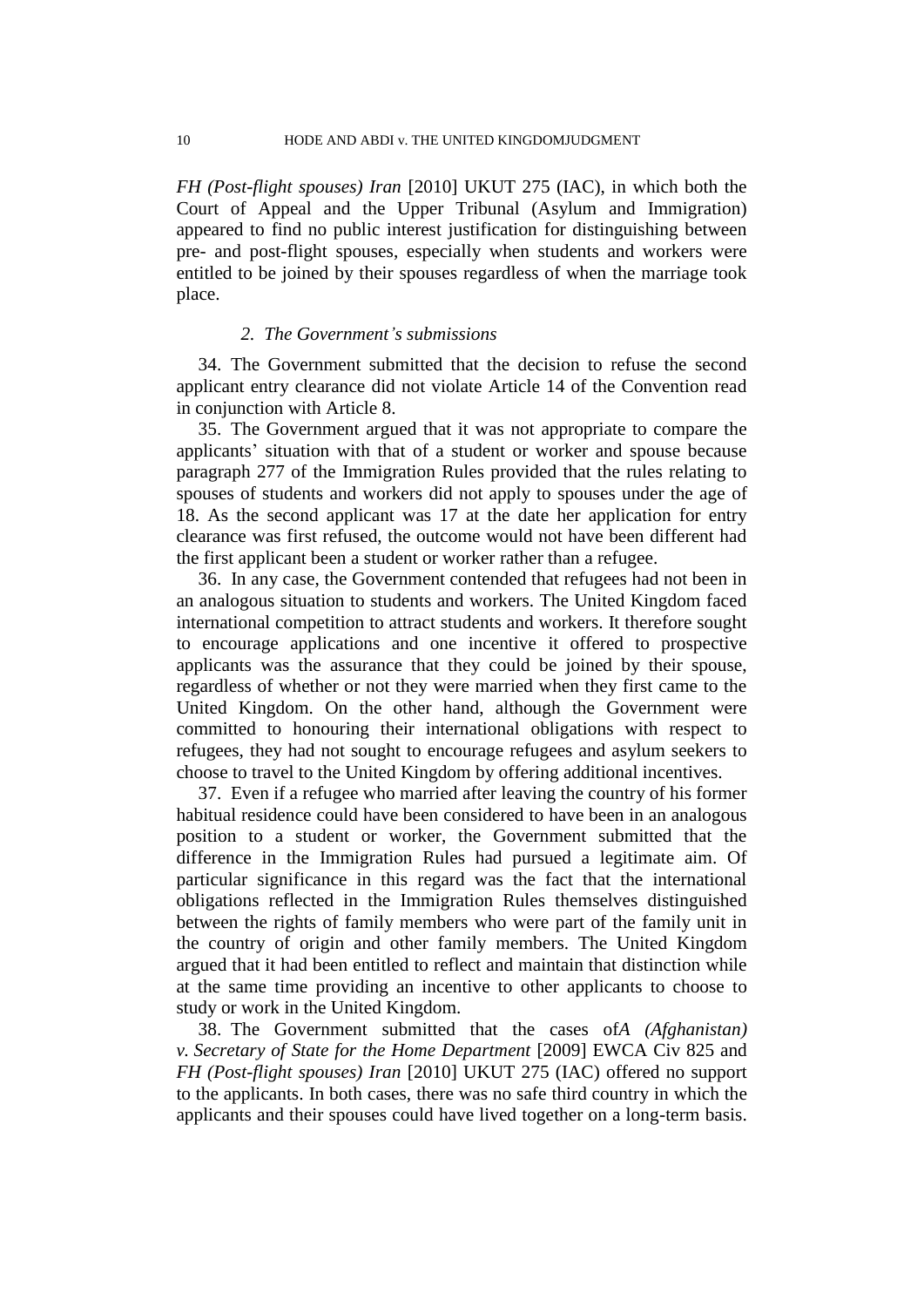Moreover, in *A (Afghanistan) v. Secretary of State for the Home Department*the Court of Appeal had specifically stated that the case could not be used as authority in any future case as the Secretary of State had failed to submit evidence concerning the justification for the difference in treatment in time and was therefore estopped from arguing the point.

39. Furthermore, the opportunity to be joined by a spouse once the refugee had become settled in the United Kingdom (usually after five years) had reflected a reasonable relationship of proportionality between the means employed and the aim sought to be realised, namely the desire to meet the State's obligations to refugees, while at the same time providing an incentive to other applicants to choose to study and work in the United Kingdom. In any event, these choices had been a matter of social and economic policy which fell well within the Contracting State's margin of appreciation.

40. Finally, the Government submitted that any difference in treatment had not been based on any personal or immutable characteristic.

#### *3. The submissions of the third party intervener*

41. The Equality and Human Rights Commission recalled that where a State made national provision in a field covered by a Convention guarantee, it had to do so without discrimination. It further submitted that in cases such as the present there had been no reasonable relationship of proportionality between the aim of immigration control and the differential treatment enshrined in the Immigration Rules between refugees, on the one hand, and other classes of immigrant who had been entitled to be joined by their families. The difference in treatment was more striking in light of the particularly vulnerable position of refugees.

## *4. The Court's assessment*

42. The Court recalls that Article 14 complements the other substantive provisions of the Convention and the Protocols. It has no independent existence since it has effect solely in relation to "the enjoyment of the rights and freedoms" safeguarded by those provisions. The application of Article 14 does not necessarily presuppose the violation of one of the substantive rights guaranteed by the Convention. The prohibition of discrimination in Article 14 thus extends beyond the enjoyment of the rights and freedoms which the Convention and Protocols require each State to guarantee. It applies also to those additional rights, falling within the general scope of any Article of the Convention, for which the State has voluntarily decided to provide. It is necessary but it is also sufficient for the facts of the case to fall "within the ambit" of one or more of the Convention Articles (see *Stec and Others v. the United Kingdom*(dec.) [GC], nos. 65731/01 and 65900/01, § 39, ECHR 2005-X).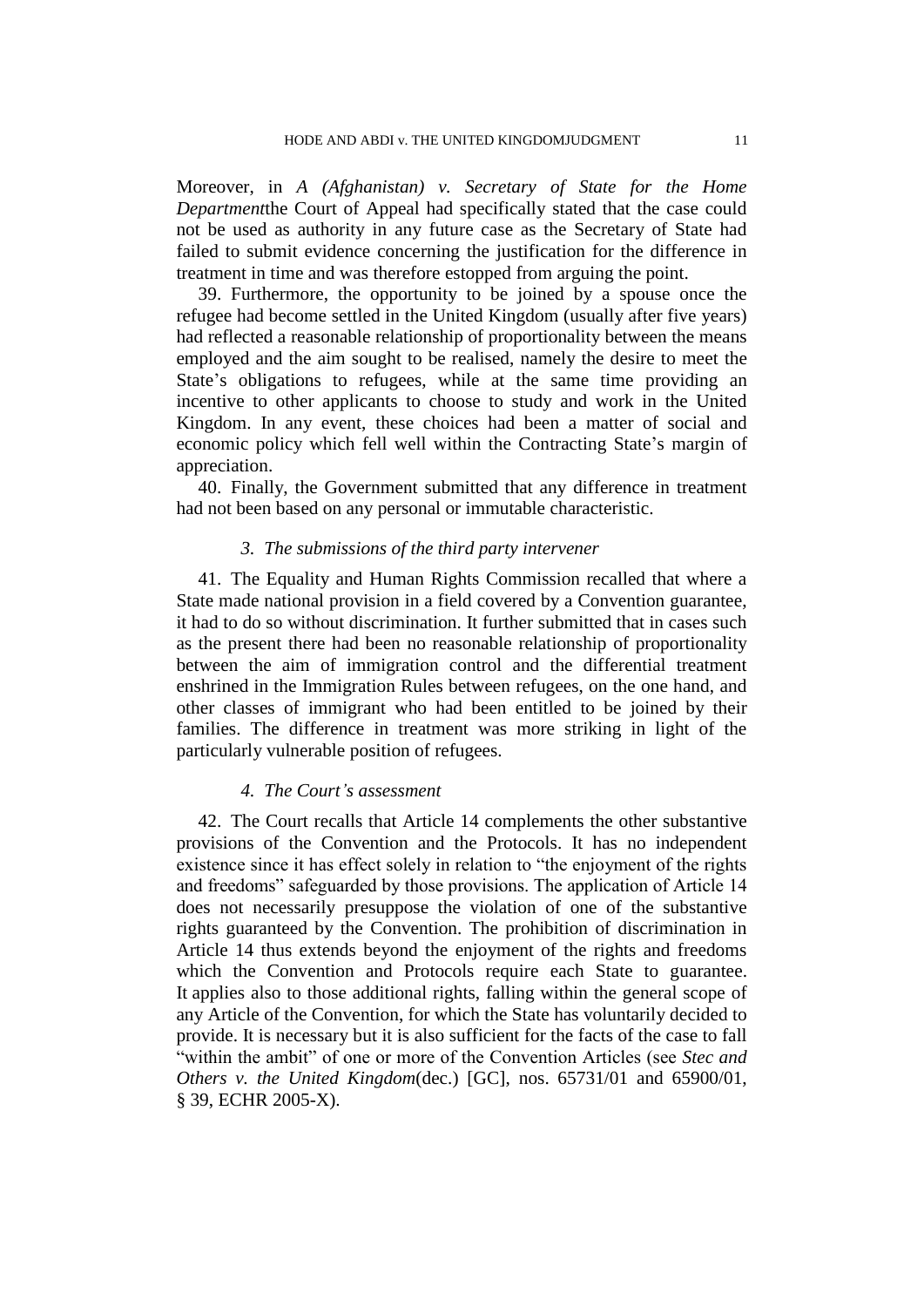43. The Court accepts that there was no obligation on a State under Article 8 of the Convention to respect the choice by married couples of the country of their matrimonial residence and to accept the non-national spouses for settlement in that country.However, with regard to social benefits, the Court has previously held that if a State did decide to enact legislation providing for the payment as of right of a welfare benefit or pension - whether conditional or not on the prior payment of contributions that legislation had to be regarded as generating a proprietary interest falling within the ambit of Article 1 of Protocol No. 1 for persons satisfying its requirements(see, for example, *Stec and Others v. the United Kingdom* (dec.) [GC], cited above, § 54). Likewise, the Court considers that if the domestic legislation in the United Kingdom confers a right to be joined by spouses on certain categories of immigrant, it must do so in a manner which is compliant with Article 14 of the Convention. In this regard, the Court observes that the Immigration Rules in this case obviously affected the home and family life of the applicants and their children as it impacted upon their ability to set up home together and enjoy family life while living together in a family unit. The Court therefore finds that the facts of this case fall within the ambit of Article 8.

44. The Court has established in its case-law that only differences in treatment based on an identifiable characteristic, or "status", are capable of amounting to discrimination within the meaning of Article 14 (*Kjeldsen*, *Busk Madsen and Pedersen*,cited above, § 56). Article 14 lists specific grounds which constitute "status" including, *inter alia*, sex, race and property. However, the list set out in Article 14 is illustrative and not exhaustive, as is shown by the words "any ground such as" (in French "*notamment*") (see *Engel and Others*, cited above, § 72; and *Carson*, cited above, § 70) and the inclusion in the list of the phrase "any other status" (in French "*toute autre situation*").

45. Moreover, in order for an issue to arise under Article 14 there must be a difference in the treatment of persons in analogous, or relevantly similar, situations (*D.H. and Others v. the Czech Republic* [GC], no. 57325/00, § 175, ECHR 2007; *Burden v. the United Kingdom* [GC], no. 13378/05, § 60, ECHR 2008-). Such a difference of treatment is discriminatory if it has no objective and reasonable justification; in other words, if it does not pursue a legitimate aim or if there is not a reasonable relationship of proportionality between the means employed and the aim sought to be realised. The Contracting State enjoys a margin of appreciation in assessing whether and to what extent differences in otherwise similar situations justify a different treatment (*Burden,* cited above, § 60). However, the scope of this margin will vary according to the circumstances, the subject-matter and the background.

46. In the present case, the treatment of which the applicant complains does not fall within one of the specific grounds listed in Article 14. In order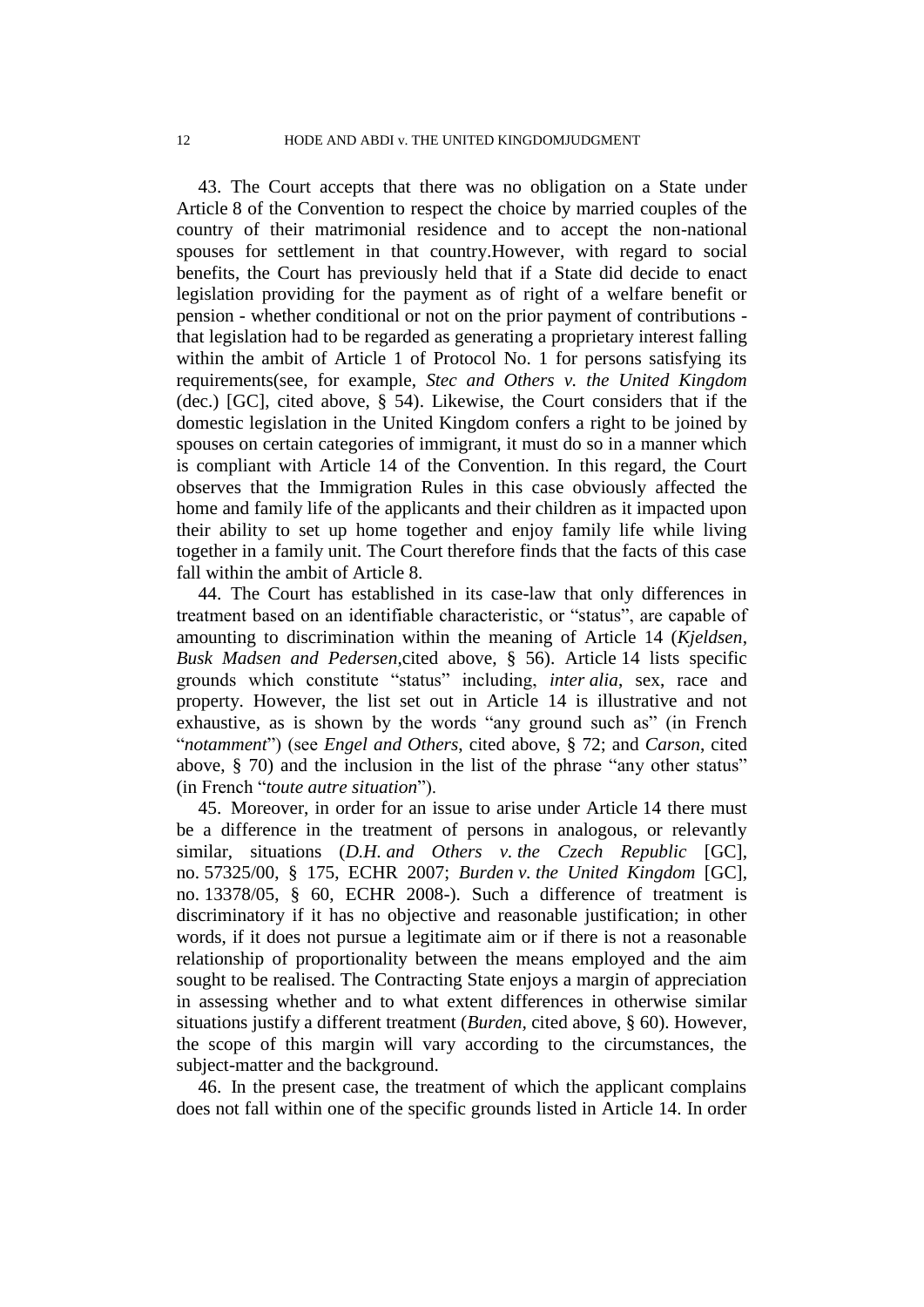for the applicant's complaint to be successful, he must therefore demonstrate that he enjoyed some "other status" for the purpose of Article 14. In this regard, the Court recalls that the words "other status" (and *a fortiori* the French "*toute autre situation*") have generally been given a wide meaning (see *Carson*, cited above, § 70, and *Clift v. the United Kingdom*, no. 7205/07, § 63, 13 July 2010).Although the Court has consistently referred to the need for a distinction based on a "personal" characteristic in order to engage Article 14, it is clear that the protection conferred by that Article is not limited to different treatment based on characteristics which are personal in the sense that they are innate or inherent (see *Clift v. the United Kingdom*, cited above, § 59). On the contrary, the Court has found "other status" where the distinction was based on military rank (*Engel and Others v. the Netherlands*, 8 June 1976, Series A no. 22); the type of outline planning permission held by the applicant (*Pine Valley Developments Ltd and Others v. Ireland*, 29 November 1991, Series A no. 222); whether the applicant's landlord was the State or a private owner (*Larkos v. Cyprus* [GC], no. 29515/95, ECHR 1999-I; the kind of paternity the applicant enjoyed (*Paulík v. Slovakia*, no. 10699/05, ECHR 2006-XI (extracts); the type of sentence imposed on a prisoner (*Clift v. the United Kingdom*, cited above); and the nationality or immigration status of the applicant's son (*Bah v. the United Kingdom*, no. 56328/07, ECHR 2011).

47. In particular, the Court recalls that in *Bah v. the United Kingdom*, cited above, § 46, it specifically held that the fact that immigration status is a status conferred by law, rather than one which is inherent to the individual, does not preclude it from amounting to an "other status" for the purposes of Article 14. Moreover, in that case the Court suggested that the argument in favour of refugee status amounting to "other status" would be even stronger, as unlike immigration status refugee status did not entail an element of choice (see § 46).

48. In light of the above considerations, the Court concludes that the applicants in the present case, as a refugee who married after leaving his country of permanent residence and the spouse of such a refugee, enjoyed "other status" for the purpose of Article 14 of the Convention.

49. The Court notes that the Government did not dispute that the applicants had been treated differently from students and workers and their spouses, or from refugees and their spouses who married before leaving their country of permanent residence. They submitted, however, that they had not been in an analogous situation to any of these groups.

50. The Court notes that the requirement to demonstrate an "analogous situation" does not require that the comparator groups be identical. Rather, the applicants must demonstrate that, having regard to the particular nature of their complaints, they had been in a relevantly similar situation to others treated differently (*Clift v. the United Kingdom*, cited above, § 66). In the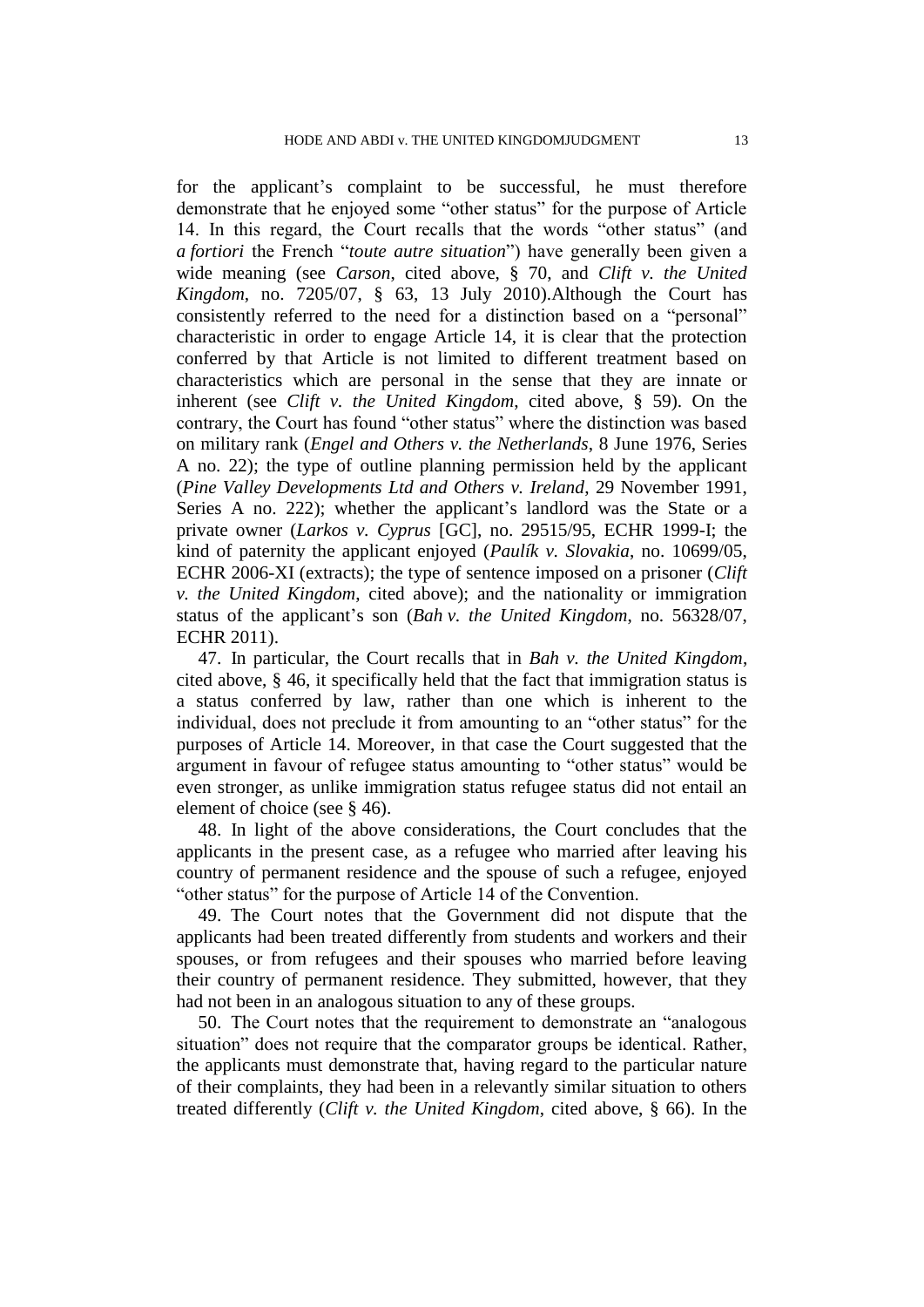present case, the applicants are complaining that at the relevant time the Immigration Rules did not permit refugees to be joined in the United Kingdom by spouses where the marriage took place after the refugee had left the country of permanent residence. The Court therefore considers that refugees who married before leaving their country of permanent residence were in an analogous position as they were also in receipt of a grant of refugee status and a limited period of leave to remain in the United Kingdom. In fact, the only relevant difference was the time at which the marriage took place. Moreover, as students and workers, whose spouses were entitled to join them, were usually granted a limited period of leave to remain in the United Kingdom, the Court considers that they too were in an analogous position to the applicants for the purpose of Article 14 of the Convention.

51. Finally, the Court must consider whether or not the difference in treatment was objectively and reasonably justified. The Government submitted that it was, because the aim had been to provide an incentive to students and workers to come to the United Kingdom. With regard to refugees, on the other hand, the Government's aim had been to honour their international obligations without providing any further incentives for them to choose the United Kingdom over other possible countries of refuge.The Government argued that this had been a policy decision, which was within their wide margin of appreciation in this area. In this regard, the Government drew the Court's attention to the fact that the case did not concern any of the "suspect" grounds of discrimination, such as sex or race.

52. The Court recalls that a difference in treatment has no objective and reasonable justification if it does not pursue a legitimate aim or if there is not a reasonable relationship of proportionality between the means employed and the aim sought to be realised. The Contracting State enjoys a margin of appreciation in assessing whether and to what extent differences in otherwise similar situations justify a different treatment (*Burden*, cited above, § 60; and *Carson*, cited above, § 61). The scope of this margin will vary according to the circumstances, the subject-matter and the background. A wide margin is usually allowed to the State under the Convention when it comes to general measures of economic or social strategy. Because of their direct knowledge of their society and its needs, the national authorities are in principle better placed than the international judge to appreciate what is in the public interest on social or economic grounds, and the Court will generally respect the legislature's policy choice unless it is "manifestly without reasonable foundation" (*Stec and Others v. the United Kingdom,* [GC], nos. 65731/01 and 65900/01, § 52, ECHR 2006).

53. The Court accepts that offering incentives to certain groups of immigrants may amount to a legitimate aim for the purposes of Article 14 of the Convention. However, it observes that this "justification" does not appear to have been advanced in the recent domestic cases cited by the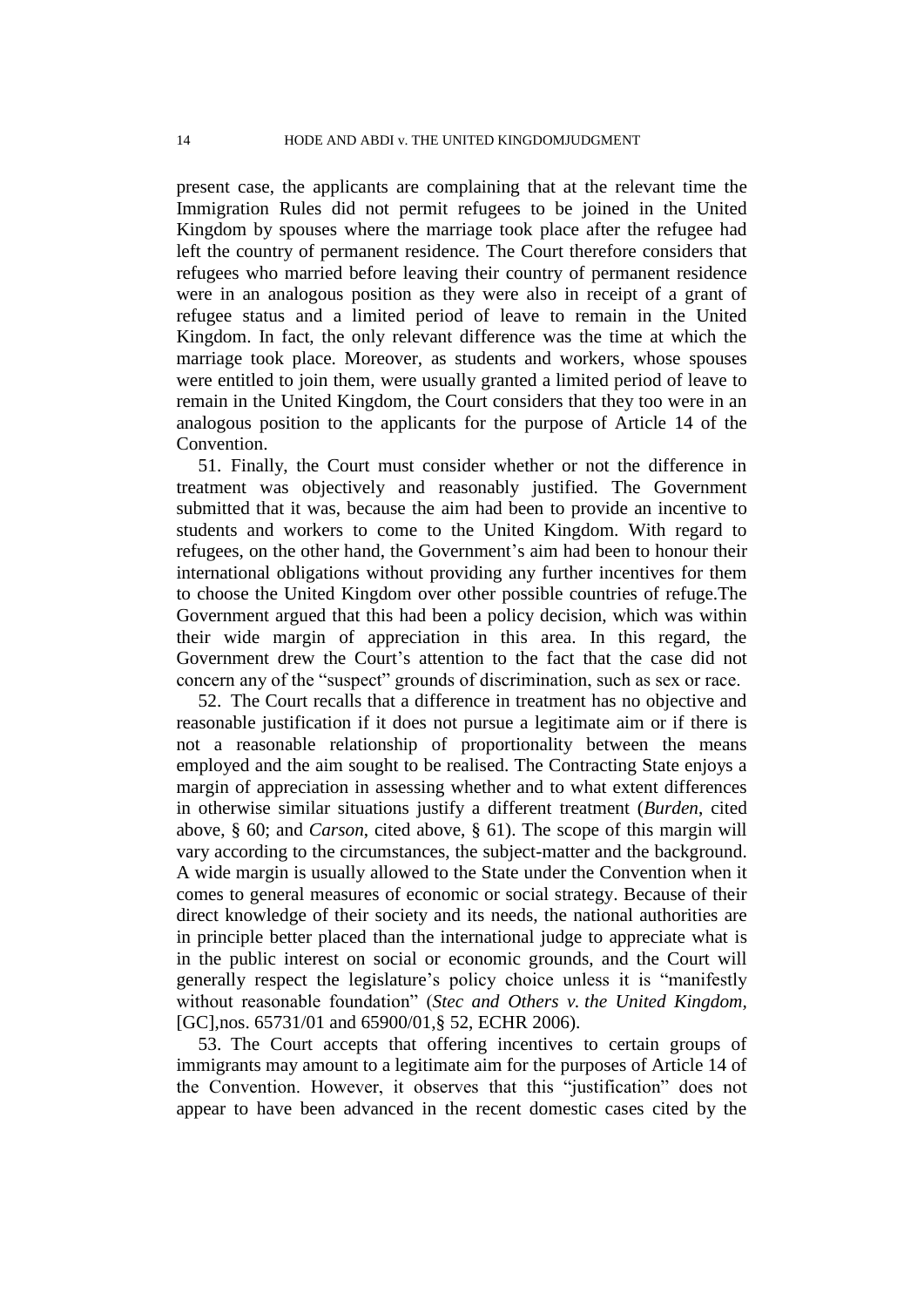applicants. While the Court recognises that the Government were estopped from arguing this point in *A (Afghanistan)*, it notes that in the later case of *FH (Post-flight spouses) Iran* the Upper Tribunal (Asylum and Immigration) found no justification for the particularly disadvantageous position that refugees had found themselves to be in when compared to students and workers, whose spouses were entitled to join them. In fact, the Tribunal went so far as to call on the Secretary of State for the Home Department to give urgent attention to amending the Immigration Rules so as to extend them to the spouses of those with limited leave to remain as refugees. The Immigration Rules were subsequently amended in the manner suggested by the Tribunal.

54. In light of the above, the Court does not consider that the difference in treatment between the applicants, on the one hand, and students and workers, on the other, was objectively and reasonably justified.

55. Furthermore, the Court sees no justification for treating refugees who married post-flight differently from those who married pre-flight. The Court accepts that in permitting refugees to be joined by pre-flight spouses, the United Kingdomwas honouring its international obligations. However, where a measure results in the different treatment of persons in analogous positions, the fact that it fulfilled the State's international obligation will not it itself justify the difference in treatment.

56. The Court therefore finds that there has been a violation of Article 14 of the Convention read together with Article 8. It notes, however, that the situation giving rise to the breach no longer exists as the Immigration Rules have subsequently been amended (see paragraphs 13, 17 and 74, above).

### **B. Alleged violation of Article 8 of the Convention**

57. The applicants further complained that the refusal to grant the second applicant entry clearance violated their right to respect for their family life in violation of Article 8 of the Convention.

58. The Government contested that argument, arguing that Article 8 did not extend to a general obligation on the part of a Contracting State to respect the choice by married couples of the country of their matrimonial residence and to accept the non-national spouses for settlement in that country (*Abdulaziz, Cabales and Balkandali v. the United Kingdom*, cited above, § 68).

59. The Court, having regard to its above finding of a violation of Article 14 of the Convention read together with Article 8, does not find it necessary in the circumstances of this case to examine this issue seperately.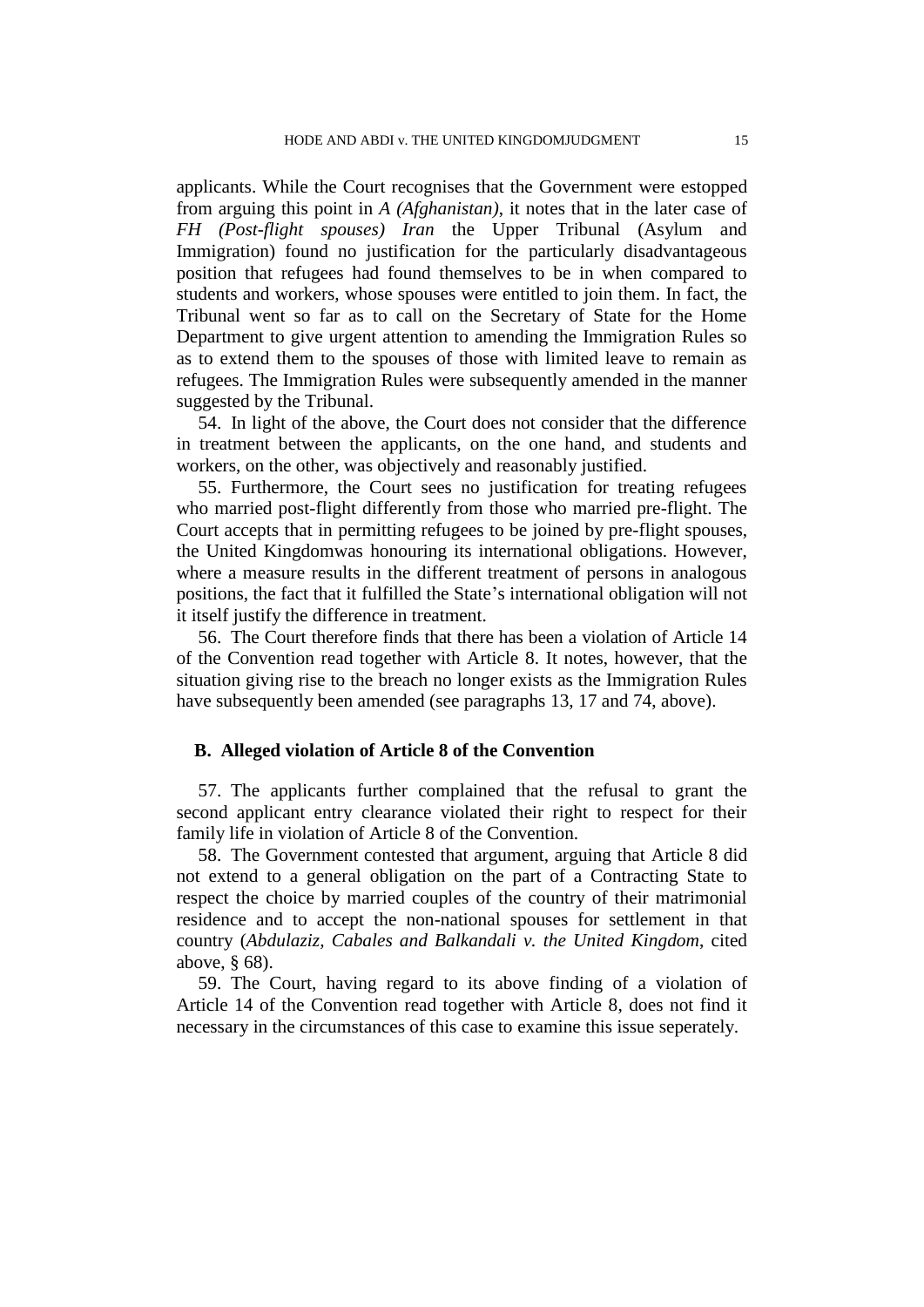## III. APPLICATION OF ARTICLE 41 OF THE CONVENTION

#### 60. Article 41 of the Convention provides:

"If the Court finds that there has been a violation of the Convention or the Protocols thereto, and if the internal law of the High Contracting Party concerned allows only partial reparation to be made, the Court shall, if necessary, afford just satisfaction to the injured party."

### **A. Damage**

61. The applicants claimed 1,000euros (EUR) in respect of pecuniary damage. This figure represented the costs incurred by the first applicant travelling to Djibouti to visit the second applicant. Although the first applicant was unable to provide ticket receipts, he submitted his CTD which demonstrated that he had travelled to Djibouti in November 2007 and December 2008/January 2009. The applicants also submitted evidence that the current cost of a fare to Djibouti from London was 874.30 British Pounds ("GBP").

62. The Government did not comment on the applicants' claim for pecuniary damage.

63. The Court considers that a clear causal link exists between the violation found and the pecuniary damage alleged; it therefore awards the applicants EUR 1,000 in respect of pecuniary damage.

64. The applicants each claimed 3,000 euros (EUR) in respect of nonpecuniary damage. This figure represented the distress and anxiety caused by a lengthy separation and was based on the award made in *Omojudi v. the United Kingdom*, no. 1820/08, 24 November 2009.

65. The Government argued that *Omojudi v. the United Kingdom* was not an appropriate comparator, as that case concerned the separation of a family following the expulsion of a settled migrant. In the present case, the applicants had never lived together as a family, and the second applicant and her children had never visited the United Kingdom.

66. The Court recalls that the applicants married in April 2007. As a consequence of the discriminatory treatment of refugees under domestic law, the second applicant initially was unable to join the first applicant in the United Kingdom. The Court considers that the injury resulting from the breach of Article 14 persisted until March or April 2011, when the second applicant became eligible for leave to enter either as the spouse of a person present and settled in the United Kingdom (under paragraph 281 of the Immigration Rules) or as the spouse of a refugee (underthe new paragraph 319L of the Immigration Rules).The Court does not accept that the interference with the applicants' family life during this four-year period was slight on account of the fact that they had never lived together as a family unit. On the contrary, it notes that the applicants were denied the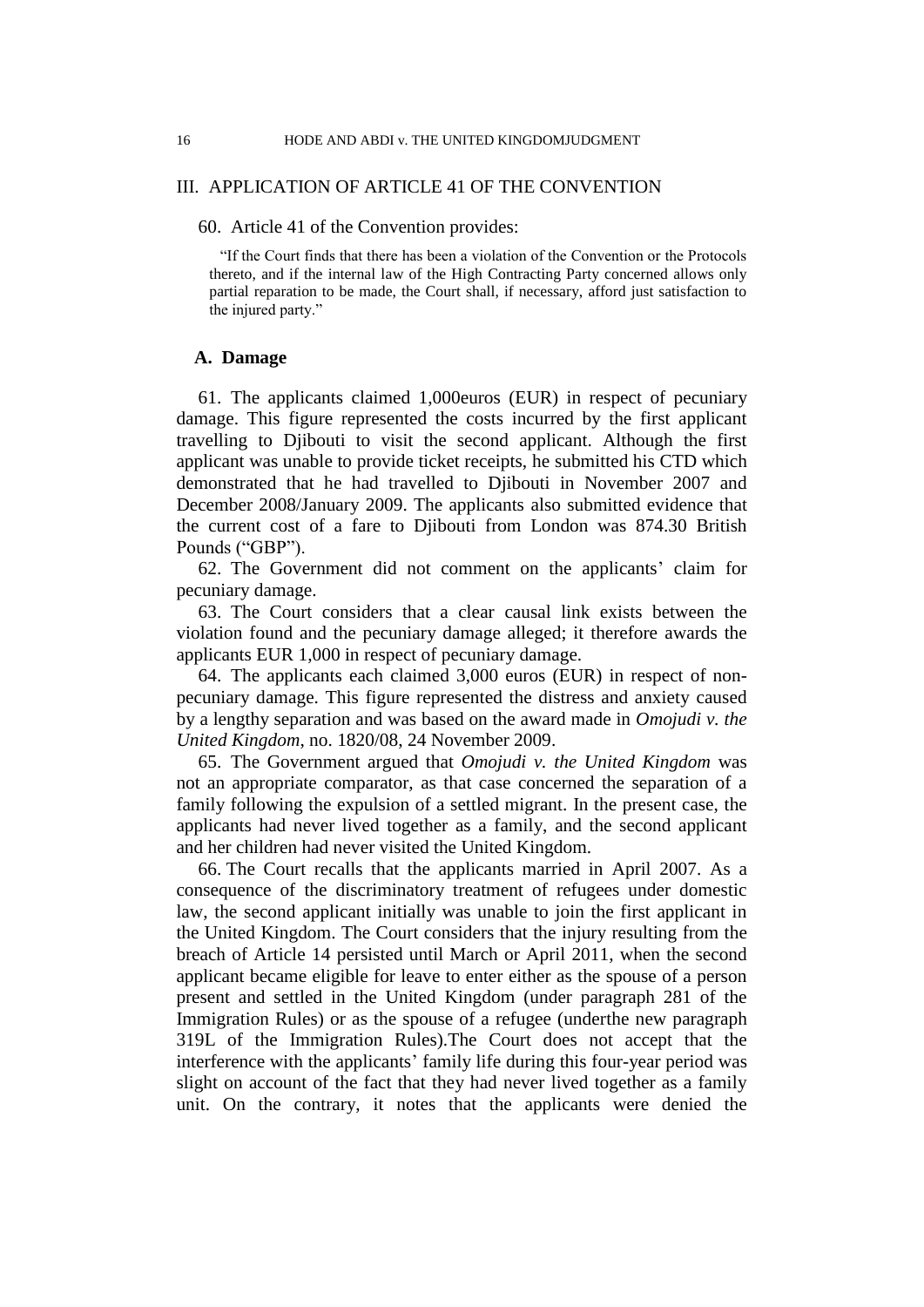opportunity to spend the early years of their marriage living together under one roof, and the first applicant was denied the opportunity to bond with his first child during the early years of his life. Consequently, the Court awards the applicants EUR 6,000 in respect of non-pecuniary damage.

## **B. Costs and expenses**

67. The applicants have not made a claim for the costs and expenses incurred before the Court.

## **C. Default interest**

68. The Court considers it appropriate that the default interest rate should be based on the marginal lending rate of the European Central Bank, to which should be added three percentage points.

## FOR THESE REASONS, THE COURT UNANIMOUSLY

- 1. *Declares* the application admissible;
- 2. *Holds* that there has been a violation of Article 14 read together with Article 8 of the Convention;
- 3. *Holds* that it is unnecessary to examine the complaint under Article 8 read alone;
- 4. *Holds*

(a) that the respondent State is to pay the applicants, within three monthsfrom the date on which the judgment becomes final in accordance with Article  $44 \frac{8}{9}$  2 of the Convention, the following amounts, to be converted into British Pounds at the rate applicable at the date of settlement:

(i) EUR 1,000 (one thousand euros), plus any tax that may be chargeable,in respect of pecuniary damage;

(ii) EUR 6,000 (six thousand euros), plus any tax that may be chargeable, in respect of non-pecuniary damage;

(b) that from the expiry of the above-mentioned three months until settlement simple interest shall be payable on the above amounts at a rate equal to the marginal lending rate of the European Central Bank during the default period plus three percentage points.